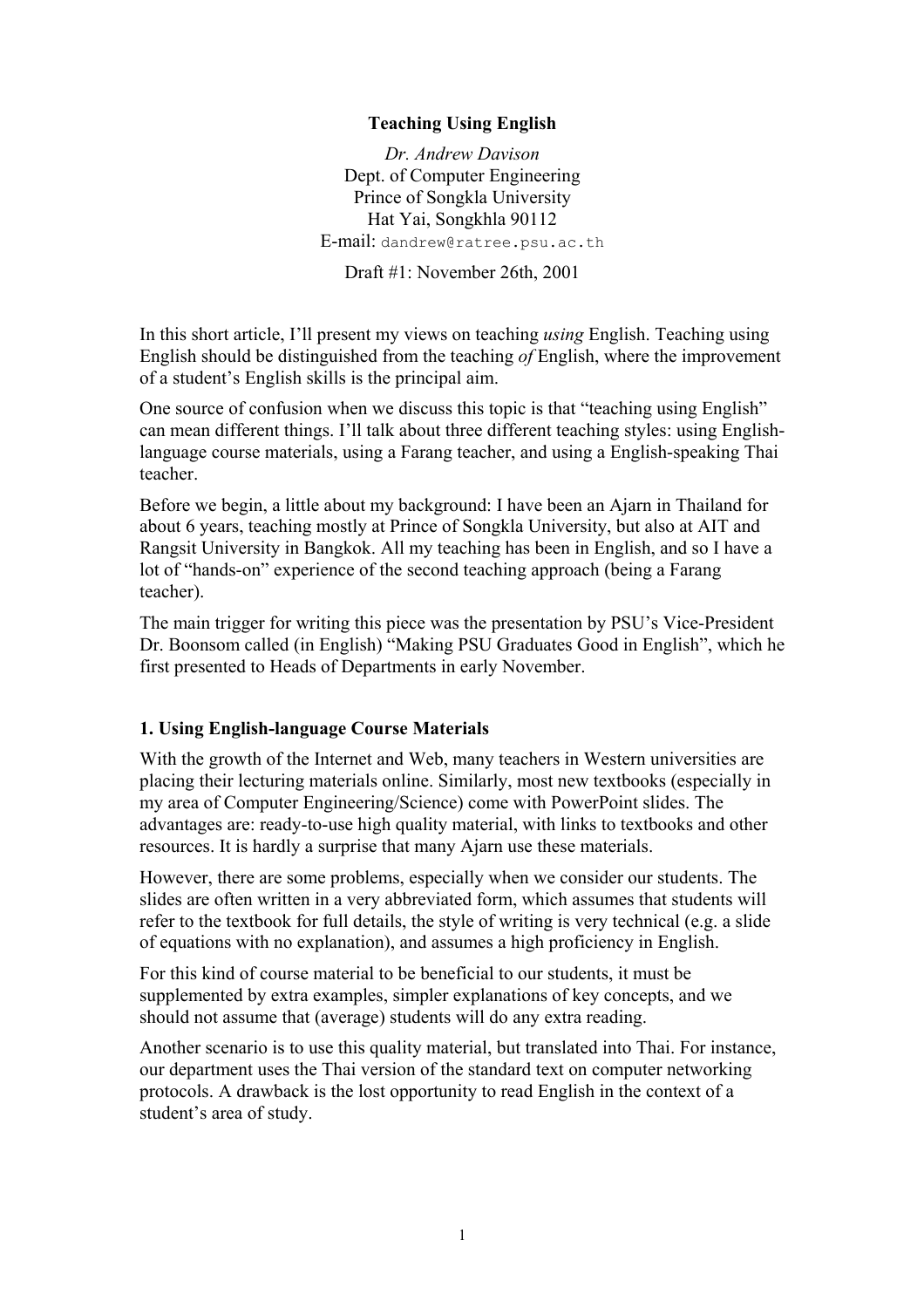## **2. Using Farang Teachers**

A course taught by a Farang is one where every aspect of the course uses English: this includes the lecture materials, exercises, exams, and the language used by the teacher. Most Farang teachers have poor Thai language skills, and so this approach also means that the Thai students must communicate with the teacher in English, whether verbally or by e-mail.

A Farang teacher should be employed first and foremost for their technical knowledge and teaching abilities, but some emphasis should be placed on their ability to speak (some) Thai, and to empathise with Thai culture. Farang deficit in language skills should be asked to attend language classes.

Perhaps the most important benefit of employing a Farang is their non-Thai background and perceptions: a Farang shows students different ways of viewing problems and solutions.

It is hard to be precise about these "*different ways of seeing*", since they vary from one Farang to another. In my own case, my teaching style at PSU is heavily influenced by my 5 years of teaching at the University of Melbourne, and by being a teaching assistant in England and the USA. For instance, I believe in teaching through examples, and that theory must be motivated in ways the student can understand. My research interests, and my research style, also affect my teaching, both in the choice of topics and how I describe those topics.

I am **not** saying that my background is better than that of a Thai Ajarn's, only that it is different, and that a student should be exposed to a wide range of academic viewpoints. This is probably what some people mean by making a university programme more international.

Paradoxically, the Farang's different academic approach (which I am claiming as a benefit) is related to the problem of culture shock: a Farang may find it hard to comprehend the Thai style of living and working.

A frequently used argument against the employment of Farang as teachers is the socalled *language barrier*. The primary aim of teaching is to increase the knowledge of the student about the subject, but the use of English makes this harder since communication is more difficult.

My response is based on my experience of teaching in Thailand for the last 6 years: students who get good grades in other subjects do well in my courses, and the bad students do badly. In other words, student results are similar whether taught by a Farang or Thai. Also, over the years, many top students have said how much they enjoyed and benefited from my teaching. I can only suggest anecdotal reasons for why things are this way. I know of no empirical studies of the effectiveness of Farang teachers, and a scientific examination of the issues would definitely be very helpful.

My courses are centred around my PowerPoint slides, which deliberately use simple language, point form (rather than long sentences or paragraphs), plenty of examples and diagrams. I am helped by the computer engineering area which lends itself to practical demonstration. In class, I talk at about half my natural speaking speed, use simple language, and repeat complex ideas at least twice. All crucial concepts are explained in the slides so that a student who cannot understand my speech can read the material instead.